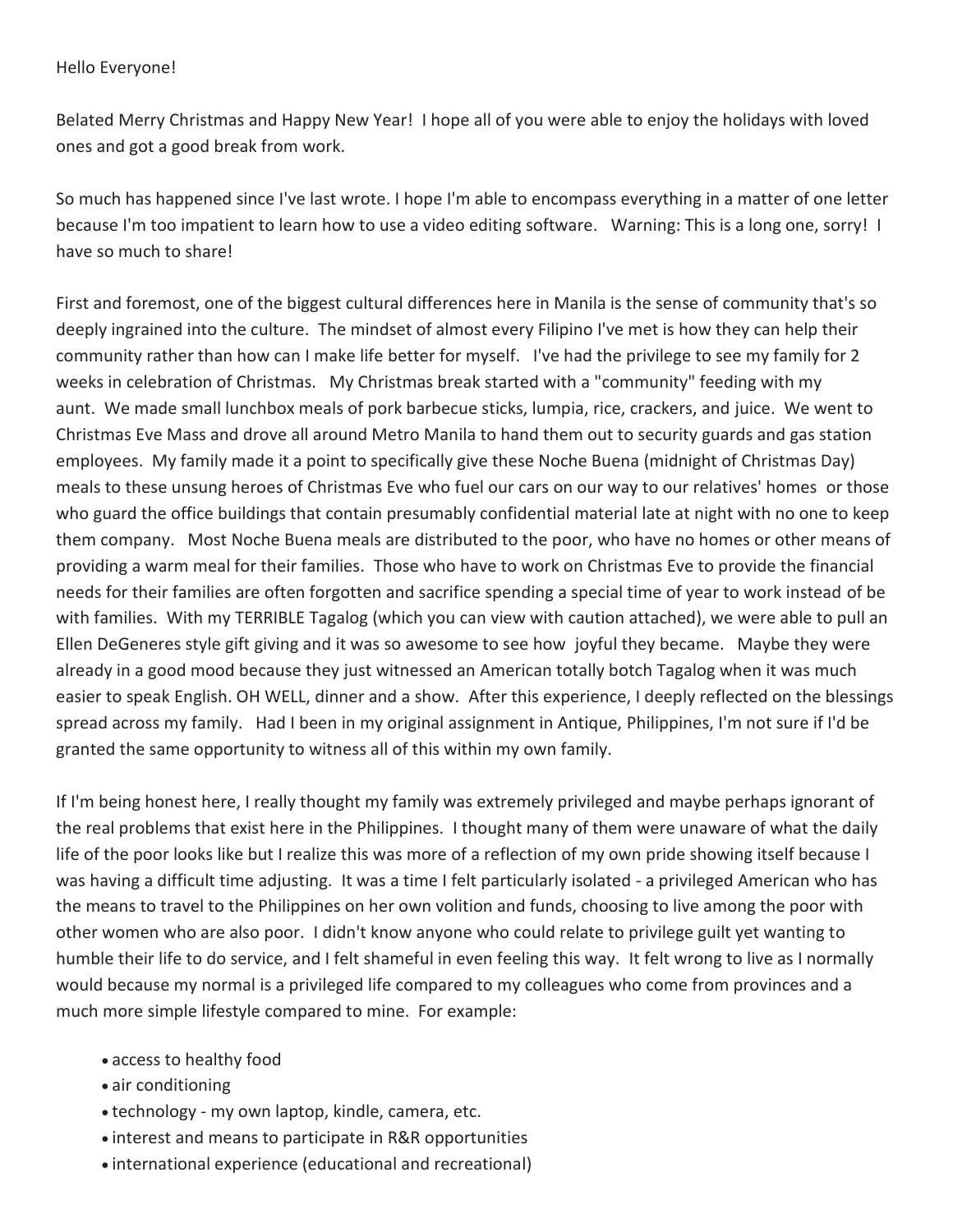Living in New York where "privilege", "guilt" and any other social justice issue you can think of is put on the forefront of many conversations has led me to feel a bit conflicted on where I can stand without shame or fear. Maybe this is true for several other parts of the US. In an effort to fully immerse myself in this experience and adapt to the lifestyle of my environment, I've been trying to adjust my life to meet their normal. This entails spending significantly less money, engaging in more conversation rather than activities, and eating the same food during meals since it's family style. Our meals were mostly comprised of canned meat, cheap cuts from the butcher, fried fish (with lots of bones), eggs and rice. To paint a picture, most veggies and fruits are 1/2 the price or more in comparison to the cost in the US, but still considered expensive locally. Immediately before leaving for the Philippines, I was diagnosed with pre-diabetes and I'm not allowed to eat carbs or sugar...I was so angry with my doctor for dealing such bad news and he knew it hahahaha. WHO TELLS SOMEONE THEY CAN'T EAT RICE RIGHT BEFORE THEY LEAVE FOR A COUNTRY WHERE THEY EAT RICE WITH EVERY MEAL?! So as part of my experience, I offer this as a sacrifice. It's been painful but doable. It didn't take long for my colleagues/co-teachers/friends to realize that my plate looked quite empty since there was no rice. They've been so supportive in my challenges to avoid sugary drinks and carbs which are literally in every food corner in the Philippines. They've accompanied me in my walking adventures to stay active, they've cooked family meals with more meat and veggies, and seemingly eat more rice than usual to satisfy their hunger so I can eat the other food that's on the table. I've cheated every now and then because it was so hot and was scared I'd faint otherwise... I'm human not God, don't judge me lol.

This inner conflict I have about privilege and how starkly blessed I feel in comparison to the people I work with is deeply embedded in how I live my life here. It felt like I was living a secret life and therefore hid a part of who I was and was ashamed of it. It turns out that they also like getting massages, are willing to chip in for more veggies and fruits, and most of all are so understanding that I was having a hard time fitting in. The longer I stayed, the more I realized that maybe my idea of a blessing is just different. Having material things are certainly useful today that help us focus on the real tasks that are needed, but the real blessings go deeper than this as most of you already know. I suppose it's different to experience it than read about it. Before she died, my grandmother always said to serve the poor. I think this manifested in our family in different ways. My immediate family is living this mission through Mustard Seed Communities, the community feeding with my aunt, the ongoing ministries of another aunt and her family in igniting the faith of others, social enterprise founded by cousin that sells handmade jewelry and bags made by nanays, and the overwhelming sense of welcome into all of their homes. My first day of school in Manila opened with a prayer recited by the students that my grandmother used to always pray to me before I went to bed. My first Sunday mass was at a church full of gold and yellow flowers, my grandmother's favorite. As someone who has witnessed poverty with her own eyes, I can now see what my grandmother means. It seems that God is showing Himself through our missions in serving the poor. Privilege doesn't matter, we're still able to connect with others regardless of our background.

Speaking from my own personal experience, Mustard Seed Communities in Jamaica was the first reality check in my spiritual journey. My faith was tested and I was challenged to leave my burdens on the altar instead of harboring onto them and the pain they came with. I had never planned to go to Jamaica nor did I want to. My mom said to just pray about it and see if there's a sign that points me to a certain direction. Maybe it was really my grandmother speaking, reminding me to stop being picky about my service and just go as God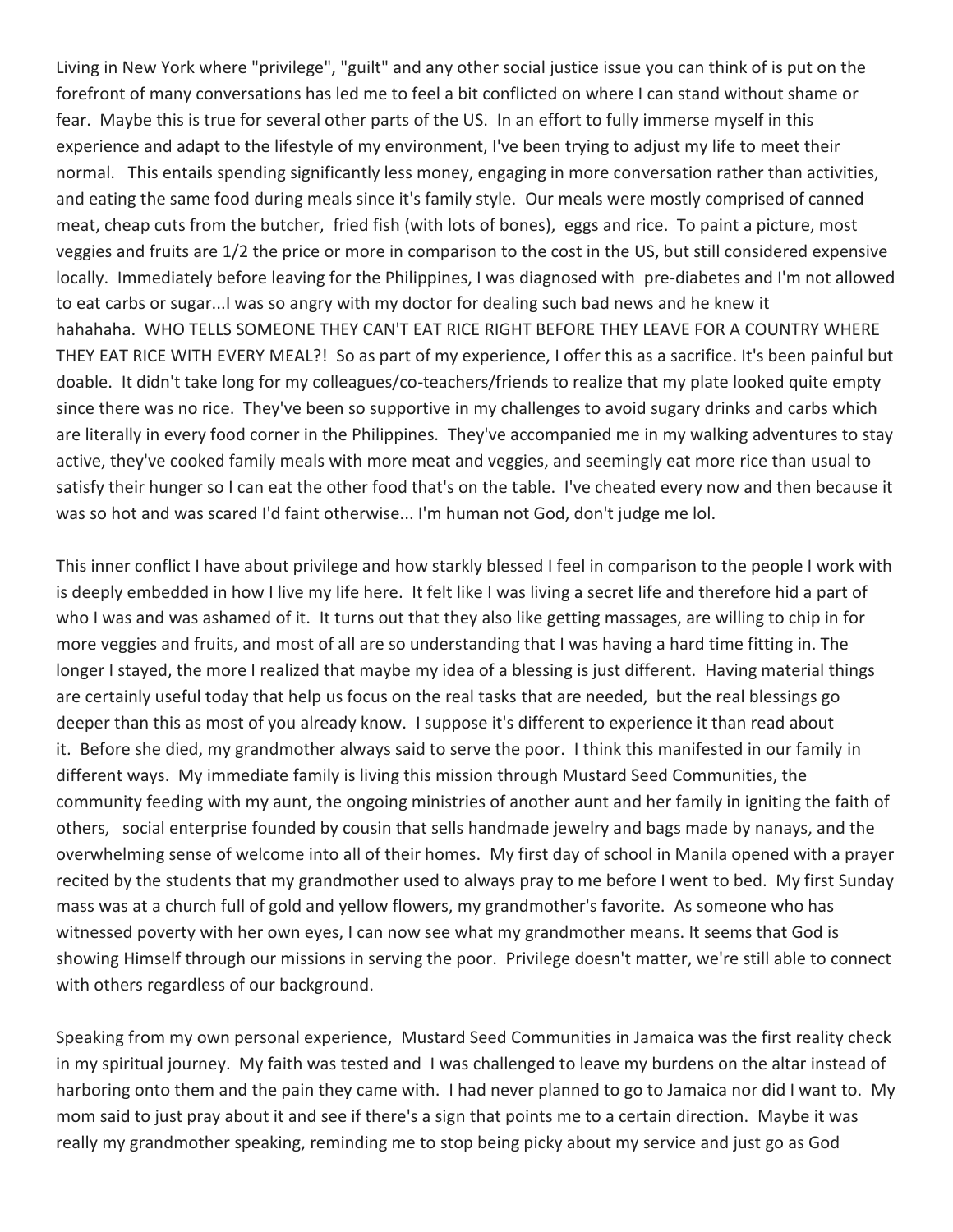originally called me to do. It's not really my plan anyway. To provide context, the residents of Mustard Seed Communities don't really have a traditional home. They've been shunned by society because their burdens and crosses manifest themselves physically through conditions like cerebral palsy, downs syndrome, schizophrenia, autism, and much more. Regardless of their condition, they always run to the bus the moment we arrive to greet us with smiles and big hugs. They didn't even know who I was yet they were so happy to know that someone will be there to love them for who they really are, not the person people see on the outside. They say that we'll often find the same kind of burden within ourselves, except that we carry those in our hearts which can at times be more painful. I've found my experience here in the Philippines to have such a significant parallel. **The simpler the life, the happier you can be**. This is not to say that those who have more are unhappy, but having lesser things has allowed to me to connect with the students and the nanays on a much different level, not to mention that this has also allowed my Tagalog to improve significantly. My first experience of happiness was mentioned in my previous email through the residents of Tondo, who smiled at me when I walked on their turf, and when the children run into the school to hug and greet me good morning. I think they like me because I make fun of them all day and watch them play catch with a roll of tape. In my most recent experience, all the students were instructed to go to 20 people to say "Thank you, I love you, and bless you" with the sign of the cross on the forehead as an activity during our Christmas parties in Tondo and Makati. I didn't understand my boss when he said this in Tagalog and was shocked to find a swarm of children run straight for me. That was scary lol. I was particularly touched when one of our students gave me a long tight hug because she had recently gotten into a fight with another student who called her fat. My colleagues asked if I could deal with it and I thought it was because i was the biggest teacher and the rest of them were barely 5 ft and 100 lbs. SURE, I will ignore that they just implied I'm "big enough" and will try to talk to her. They later explained that it was because I've been able to help manage stressful conversations with them so maybe I could calm her down too. (oh. okay.) I'm not sure if what I said to the student helped. Maybe she felt touched by the 30 minutes of linebacker practice we had and was only hugging me because she finally met her match (LOL), or maybe she just needed to be hugged and hear that she was beautiful no matter what. In Tondo, I found all the parents in tears when they were sharing their appreciation for each other and the staff. All of them were in each others embrace for the entire activity and I later learned that it was because a barrier was finally broken down. Because they're from the poorest community in Manila, no one wants to touch them and history has shown that they've been abandoned by everyone else in Manila. It reminded me of my experience in Jamaica, where residents are ridiculed for their circumstance and shunned from society because they seem different. I'm certainly guilty of the initial hesitation of hugging someone who lives among trash, may have lice, and doesn't shower but my self-check is reminding myself that Jesus didn't hesitate to touch the lepers so if he can do it, so can I hahahaha. What an example to live by, but hey gotta do what keeps me humble right?

To add onto another lesson on privilege I've learned here, I think it's also important to note that privilege in the Philippines carries a different connotation because the controversies that are involved are also somewhat different. There's no argument over race or even money despite that being the common denominator in almost every privilege disparity across the world. It seems that majority of the debates that occur here are revolved around basic human rights within a community rather than individual rights which I think is more prevalent in the States. When I was teaching a values formation course to the high school students, we talked about common issues that they witness within their communities. I was very surprised to hear them talk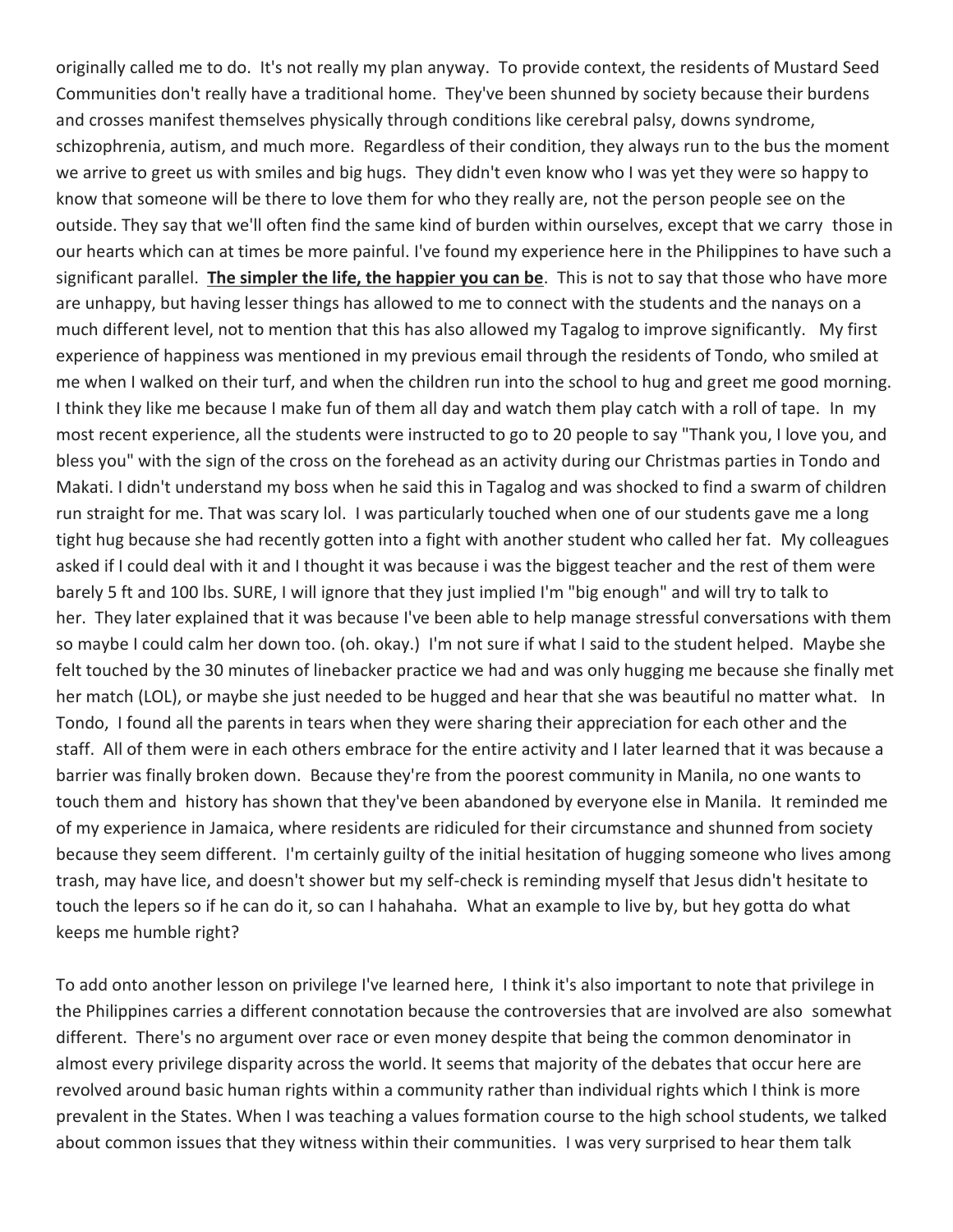about **family planning, overpopulation, and water shortages/limited resources.** It was then I realized that the students and the teacher have now switched places. These are issues they face every day - education is already significantly different when comparing public and private school education, so providing comprehensive sex education to the general population will take even longer. With sex education lacking, unexpected pregnancies were increasing and ultimately leaving a shortage in all the resources available per capita. I was astounded by how much these high school students knew as it relates to their community. It was clear these young adults had the knowledge and the desire to make an impact but were restricted by one critical component of Filipino culture: Never disrespect elders. They shared that it's very hard to make changes in their homes and community because adults usually see younger people as less knowledgeable and when challenged, it insinuates that the child is disrespecting the parent by implying they lack the knowledge to know any better. I can certainly relate to this aspect of Filipino culture as it was demanded in my home that we always respect everyone who is older than us, but I've never felt silenced in my opinions. Sure, I've gotten been misguided along the way, but open conversation around the dinner table has allowed my family and I to challenge and empathize with each other that I think many people seem to notice within our family. It was a humbling experience because I was now hearing stories of others who are fighting for their right to live as they fear they will be killed while in the States it seems we're fighting for a right to be accepted. This is a dangerous path to follow because the Philippines and the United States are not one in the same and have completely different cultures, so it's only natural that our issues will carry different levels of controversy and entitlements. As someone who is continuously trying to navigate her place and constantly analyzing everything, I've concluded that corruption is everywhere but manifests differently soliciting a different kind of response from the community. When the legal system fails its people, Filipinos seem to be less angry and are just desperate to make the best out of what they have while Americans seem to demand the legal system be fixed. How do you know when enough is enough or when to be happy with what you have left?

I recently watched the Two Popes on Netflix which highlighted the political and religious warfare that happened in Argentina in the 70s-80s. One scene struck me as the camera panned over a wall that clearly separated the poor from the rich. As I reflect on my experience in the Philippines and comparing it to current events in the States, it feels like the wall is certainly a problem but not the physical kind. The walls we build within ourselves distorts our perception of living among the poor, the differently-abled, and others of a different upbringing. As someone who is admittedly privileged, I have found so much more enrichment in speaking with people who have experienced communal adversity, in this case the poor. Our conversations has allowed us to develop loving friendships and empathy for each other. The people here in the Philippines witness poverty together as there is no wall to separate between social class. There still seems to be a degree of separation but the community mentality has allowed people to come together in a way that many Americans seem to struggle with. The daily struggles impact everyone and not just one sector of society which I believe contributes to the community mentality I mentioned before. Of course there's the legality side of it all, but I found it to be particularly profound in this case.

It's so funny how my grandmother continues to guide our lives long after her passing, as she's "**planted the seed"** in many of us that's now blossoming into something more beautiful. Maybe this is the light that everyone refers to whenever they speak of my family. Thanks, Lola :) With her being my muse in my experience, I've grown a deep appreciation for the many blessings afforded to me and my family, but an even